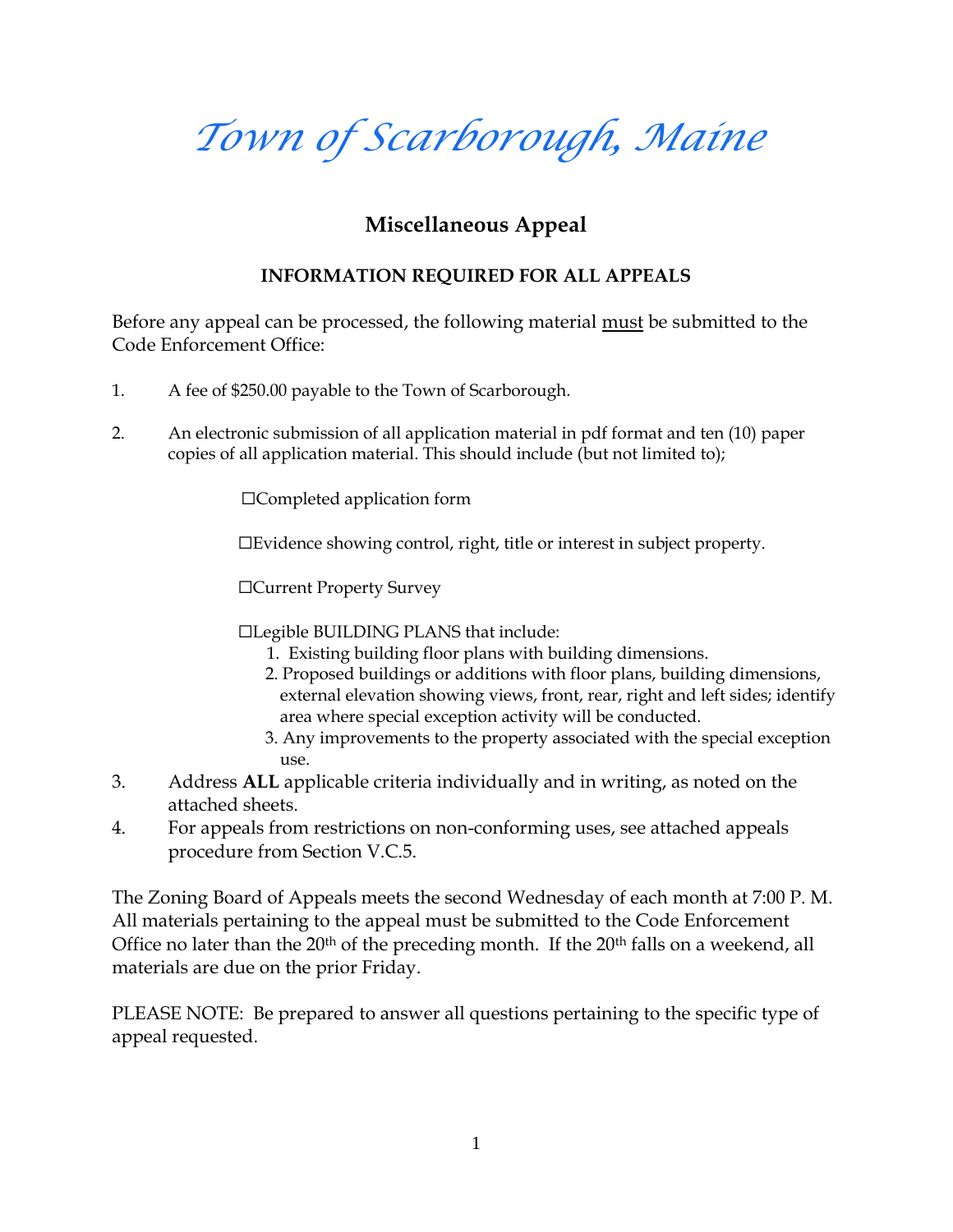#### TYPES MISCELLANEOUS APPEALS

Appeals shall lie from the decision of the Code Enforcement Of Appeals and from the Board of Appeals to the Superior Court a provisions of Maine Revised Statutes.

To hear and decide only the following Miscellaneous Appeals. granted only by a majority vote of thonsdevmoteinmion, enamopirmes asynithalude such conditions and safeguards as are appropriate under this (

- $\blacksquare$  To permit a nonconforming use of land, buildings or struct extendex panded, resumed or converted as provideed in Sect Ordinan  $\mathcal S$  ee additional intiforms tay to position the page 4 of this order than the sense of this sense and  $\mathcal S$  are additional intiforms that appeal on page 4 of this document)
- $\longrightarrow$  To permit the locastion entire final final of passenger vehicles only other thapriheipal building or use where it cannot reasonal on hte same lot. Tahpins when the shall apply to those lots in Residential Districts which we have some  $\frac{1}{2}$ abut Business or Induspirical indentification the use shall be accest and under control of one or more uses located in and conforming permitted einad ha cBeunstiness or Industrial cDoinstroid ttos beh evidenced by deed or lease and, if a lease, the period of t automatically terminate with the termination of the lease; in order for hearing Beaodeofh Appeals until the Planning Bo reviewed the site plan accompanying the application for bu certificate of occupancy for such use and shall have submi recommendations with respect thereto, the Bosarducch Appeals may be a conditions as deemed necessary to insure development con the immediate neighborhood notwithstanding the provisions ofthis Ordinance, and may, at its discretion, limit the perio
- $\blacksquare$  To permit otchaetion of req-street topfarking lots other than the lo containing runeipal building or use where it cannot reasona on the same lot, the bote onto the Section of the Scarborough Zoning Ordinance.

To permant ditional directional signs as presicofibende in Section Zoning Ordiname eCode Enforcement Officer may permit two signs per this Ordinance. No more than two additional sign the Zoning Board rules fa an appendelarion eard pursuant to Section the Zoning Ordinance and based upon any of the following a)ademonstrated need for adequate visib-dlite conformed sign to traffic;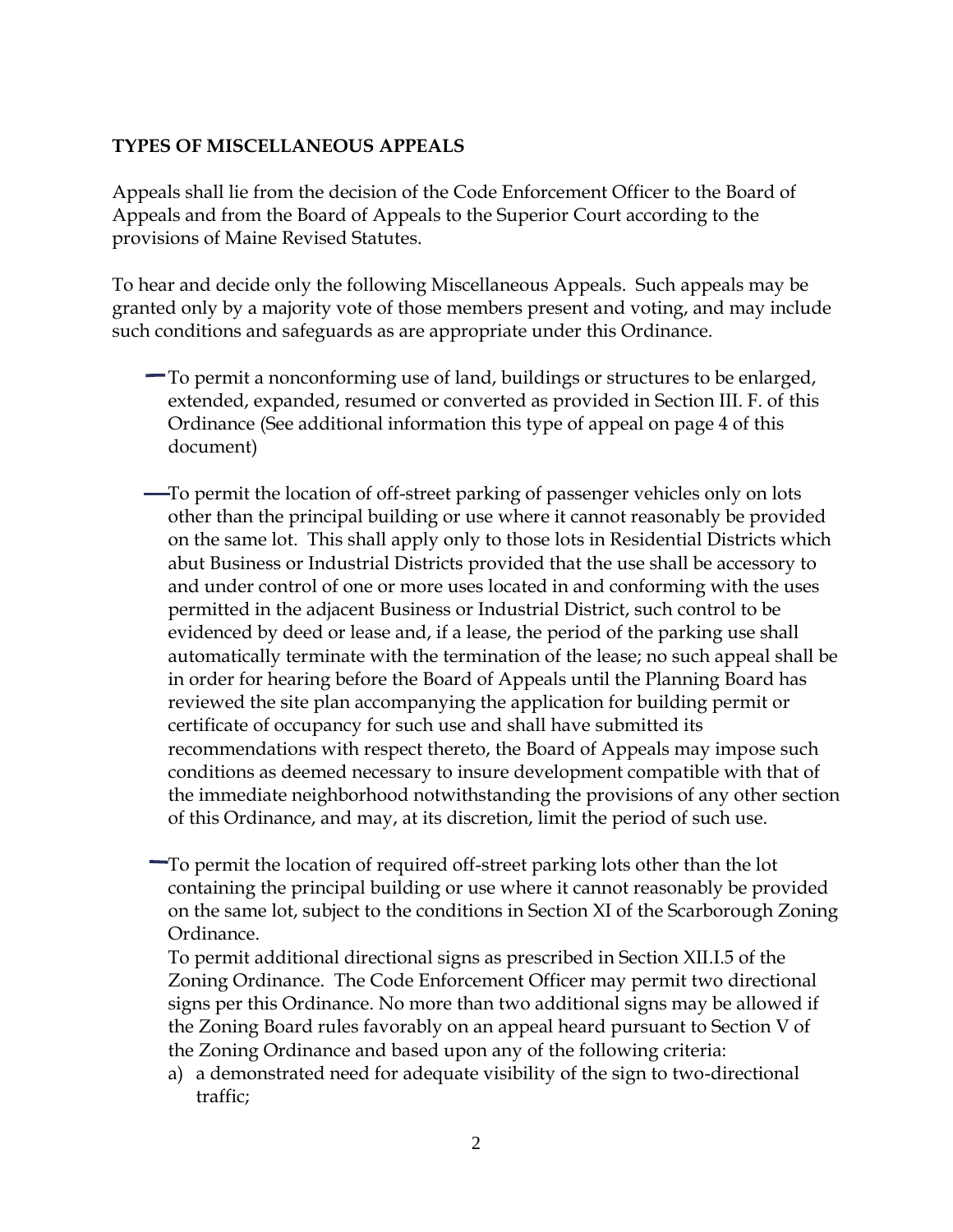- b)the distance from the nearest State numbered route;
- c) the natoufrethe business as it relates to public accessibilit
- d)the characteristics of the clientele such as but not limited to familiary  $d$ the area, seasonally attracted, or tourist oriented;
- e)excessive number of turns or confusing route on local ro
- f) compicated intersections of State numbered routes or maj
- g)a primary consideration shall be to assist customers see business location;
- h)the Board shall deny the application for added signs if it function is odrvee rafsang to attract customers rather than to individuals seeking the business;
- i) existing dotambed directional signs which must be replaced considered as two ceth signs, and the relocation of signs locations mustobe cappy the Zoning Board of Appeals subje criteria of this section;
- $j$ ) the Zoning Board must specify the approved number(s) and  $j$ additional signs based upon the provisions of this sectio
- $-$  To permit variances from FloochtPlaeignum Matainoangse ance cording to the  $\overline{a}$ following teria:
	- a) Variances shall not be issued within a regulatory floodwa flood ledutsing the base flood discharge would result;
	- b) Variances may be issued for new construm primovements ubstantial incomparation and  $i$ to be erected on and of tanger less in size contiguous to surrounded by lots with the structures constructed below the ba level in conformance with paragraphs c,d,e and f below:
	- c)Variances shall be issued only upon:
		- 1)A showing of good and sufficient cause;
		- 2) A determination that failure to grant the variance woul exceptional haordtshheipapplicant; and
		- 3) A determination that the granting of a variance will no flood heights, addetatosnal to phublic safety, extraordinary p expense, colueia a ances, cause fraud or victimization of th conflict with existing laws or ordinances .
	- d) Variances shall be issued only upon a determination that minimum negescscarsidering the flood hazard, to afford rel
	- e) The applicant shall be notified in writing by the Zoning B that:
		- $(i)$ The issuance of a variance to construct a structure  $\vdash$ level will result in increased proedmi**ns**u**rates** fuopr ffolo amounts as high as \$25.00 for \$100.00 of insurance
		- (ii) Such construction below the base flood level incre

property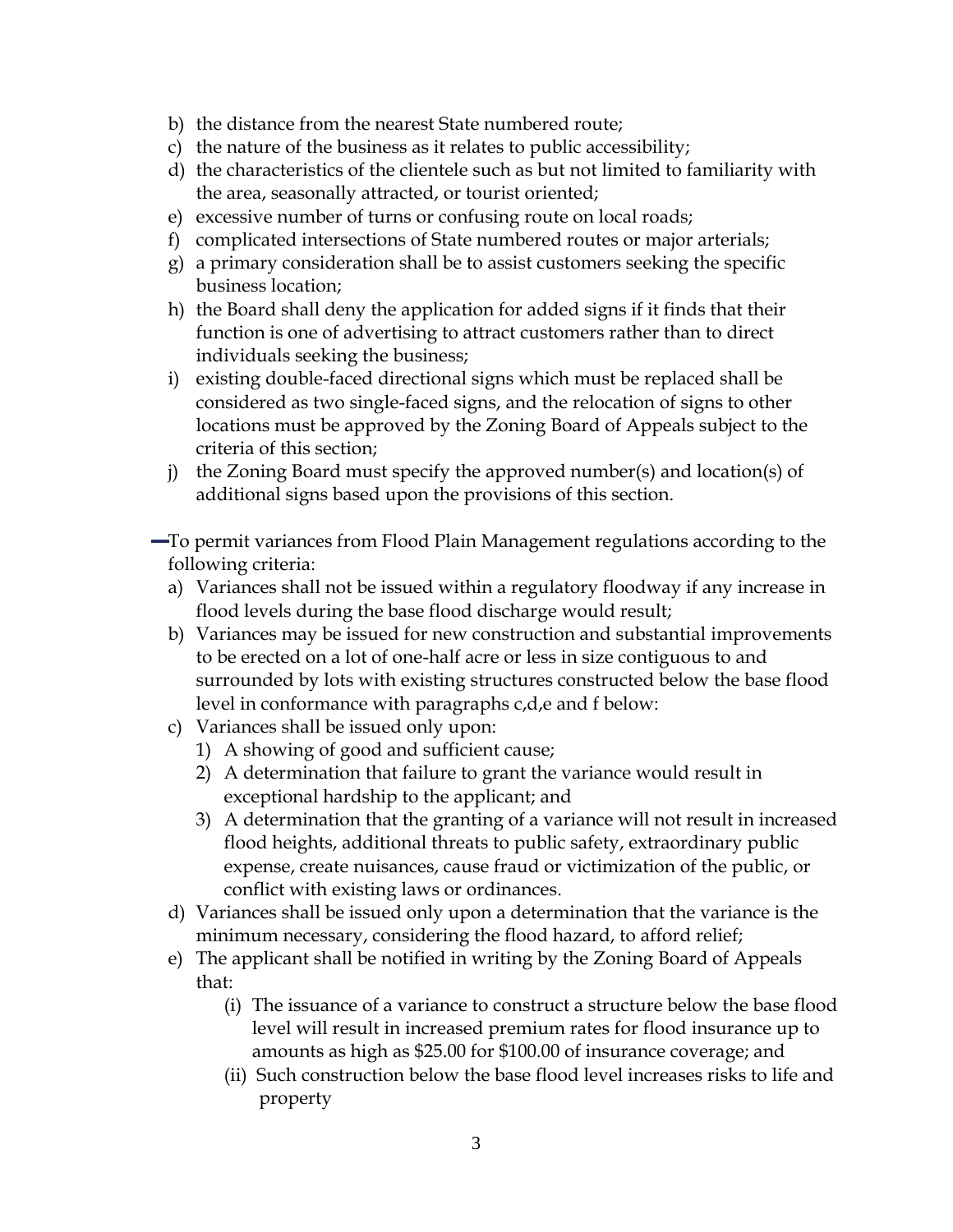- f) A record of all variance actions in designated flood haza justification for their issuance shall be maintained by th Appeals, and all such variances shall be reported in the Federal Insurance Administration.
- $-$  To determine the exact location of dishrechabeu on the hangetsh on in cases of uncertainty or dispute as to their exact location
- $\blacksquare$  To grant relief from the restrictions on nonconforming signs XIK of this Ordinance.

#### SECTION LAPPEALS FROM RESTRICTIONNG SOON FORMING USES

1. Not wish anding the provisions of Subsection D. and E. of this nonconforming use of land, buildings or structures may be enla expanded, resumed or converted to another nonconforming use occupied at the effective date of adoption or amendment of the approval by the Board of Aptopethe pursuantes of Section V. C. o Ordinan Tchee Board of Appeals may not approve any such enlarge expansior resumption or conversion to another nonconforming u that:

(a) the impact and effects of the enlargement, extension,  $e \times p$ conversion to another nonconforming use on existing uses in not be stantially different from or greater than the impact and nonconforms regbefore the proposed enlargement, extension, e resumption or cotroveansoible nonconforming use; and (b) the enlarged, extended, expandeerds, ior neston maximator to hree con nonconform invgillus comply with the s<u>tSapnedcairad sEfxcc</u>recipinibanished in Section IVe **Scartorough Ozoninian** sebeelow

#### STANDARDS FOR SPECIAL EXCEPTIONS

Before it issues a special exception permit, the Board of Appea of fact, that the proposed use meets the following criteria:

a.The proposed use will not create unsanitary or unhealthful co sewage disposasjons to the air or water, or other aspects of its operation.

b.The proposed use will not create unsafe vehicular or pedestri when added to existing and foreseeable traffic in its vicinity.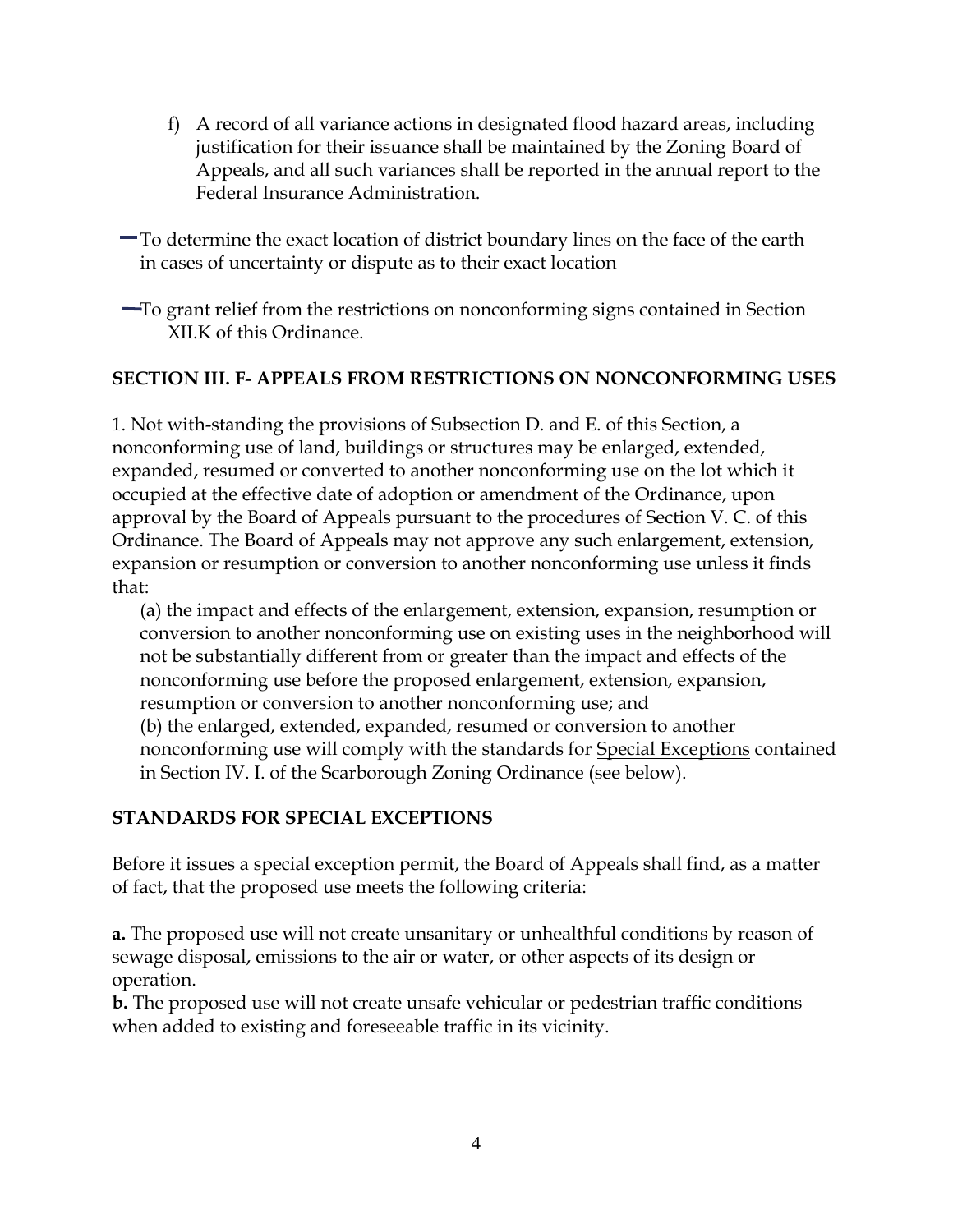**c.** The proposed use will not create public safety problems which would be substantially different from those created by existing uses in the neighborhood or require a substantially greater degree in municipal fire or police protection than existing uses in the neighborhood.

**d.** The proposed use will not result in sedimentation or erosion, or have an adverse effect on water supplies.

**e.** The proposed use will be compatible with existing uses in the neighborhood, with respect to physical size, visual impact, intensity of use, proximity to other structures and density of development.

**f.** If located in a shoreland zone as depicted on the Town of Scarborough Official Shoreland Zoning Map, the proposed use will comply with all of the requirements of the Town of Scarborough Shoreland Zoning Ordinance. (8/5/92)

**g.** The applicant has sufficient right, title or interest in the site of the proposed use to be able to carry out the proposed use.

**h.** The applicant has the technical and financial ability to meet the standards of this Section and to comply with any conditions imposed by the Board of Appeals pursuant to subsection 5 of this Section.

**i.** The proposed use will be compatible with existing uses in the neighborhood, with respect to the generation of noise and hours of operation.

## **CONDITIONS ON SPECIAL EXCEPTIONS**

Upon consideration of the standards listed in subsection 4 of this Section, the Board of Appeals may attach such condition, in addition to those required by other provisions of this Ordinance, as it finds necessary to insure compliance with those standards and all other applicable requirements of this Ordinance. Violation of any of those conditions shall be a violation of this Ordinance. Such conditions may include, but are not limited to, specifications for: type of vegetation, increased setbacks and yards, specified sewage disposal and water supply facilities, landscaping and planting screens, hours of operation, operation controls, professional inspection and maintenance, sureties, location of piers, docks, parking and signs, and types of construction.

## **SECTION V.C.5. – APPEALS PROCEDURE**

Before making a decision on any Miscellaneous Appeal from restrictions on nonconforming uses, the Zoning Board shall refer said appeal to the Planning Board for an advisory opinion. The Zoning Board shall not act contrary to the Planning Board recommendation unless it makes specific findings of fact to justify its decision. The Planning Board shall consider the criteria of Section III. F. in formulating its recommendation.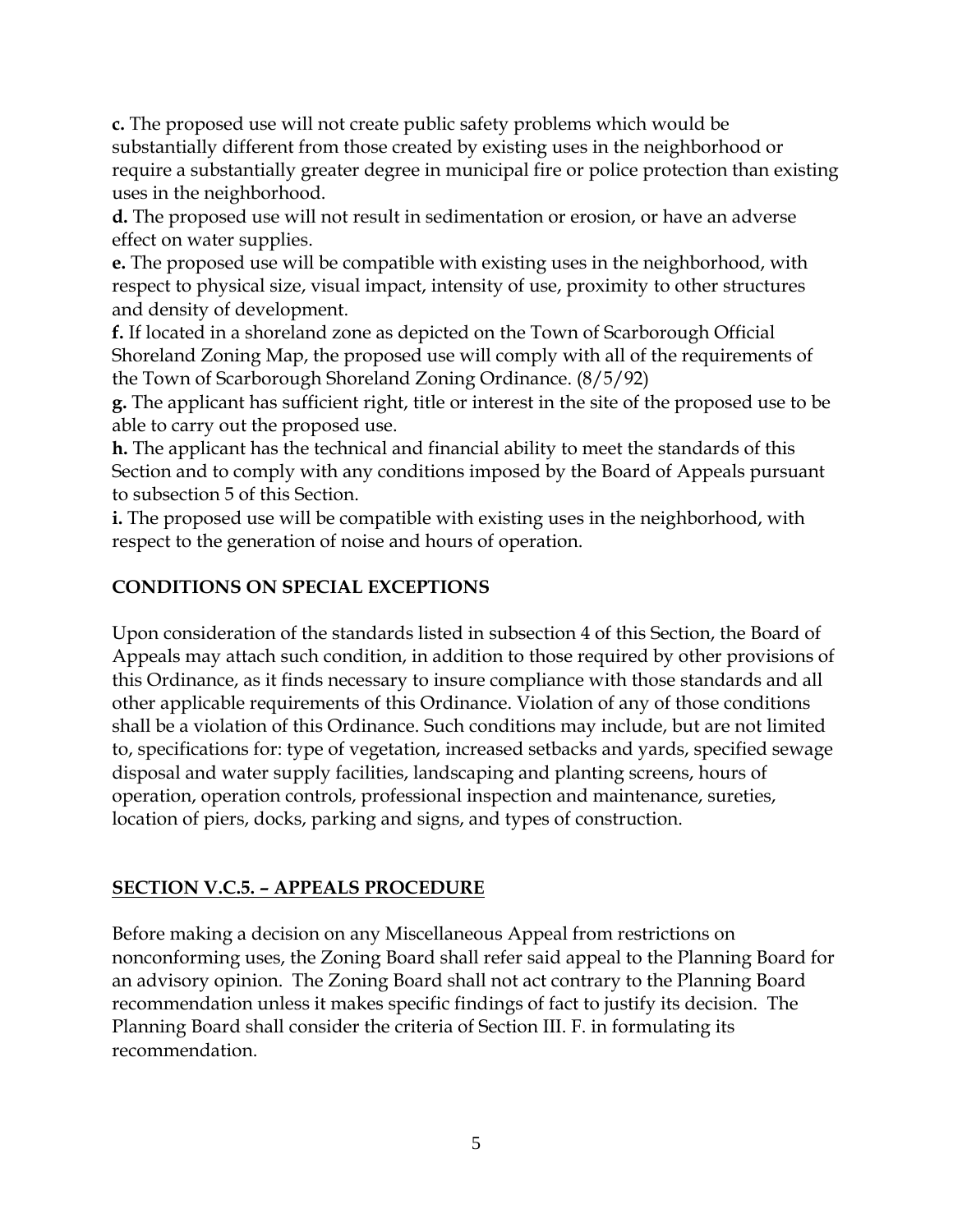## Application fMd is a ellaneous Appeal

| Nature of Right, title or interest in subject property:__________________________ |            |
|-----------------------------------------------------------------------------------|------------|
| Assessors Map & Lot Number: ____________________________                          | Zoning     |
| Yes____<br>Is the property located in a Shoreland Zone?                           | $NO_{---}$ |
| Yes____   No____  <br>Is the property located in a Flood Zone?                    |            |
|                                                                                   |            |

| (if other than property owner)<br>Representative Mailing Address: |
|-------------------------------------------------------------------|
|                                                                   |
|                                                                   |
|                                                                   |

A. Describly public miscellane bhuast apples ailing requested:

In additand unless waived by the ZoninagsAhalmdaristthatormunicary survey hoef property must accompany this application showing shape of the lot, the size and locations of existing building dimensions of proposed buildings or alterations, and any na peculiarities of othes too nin